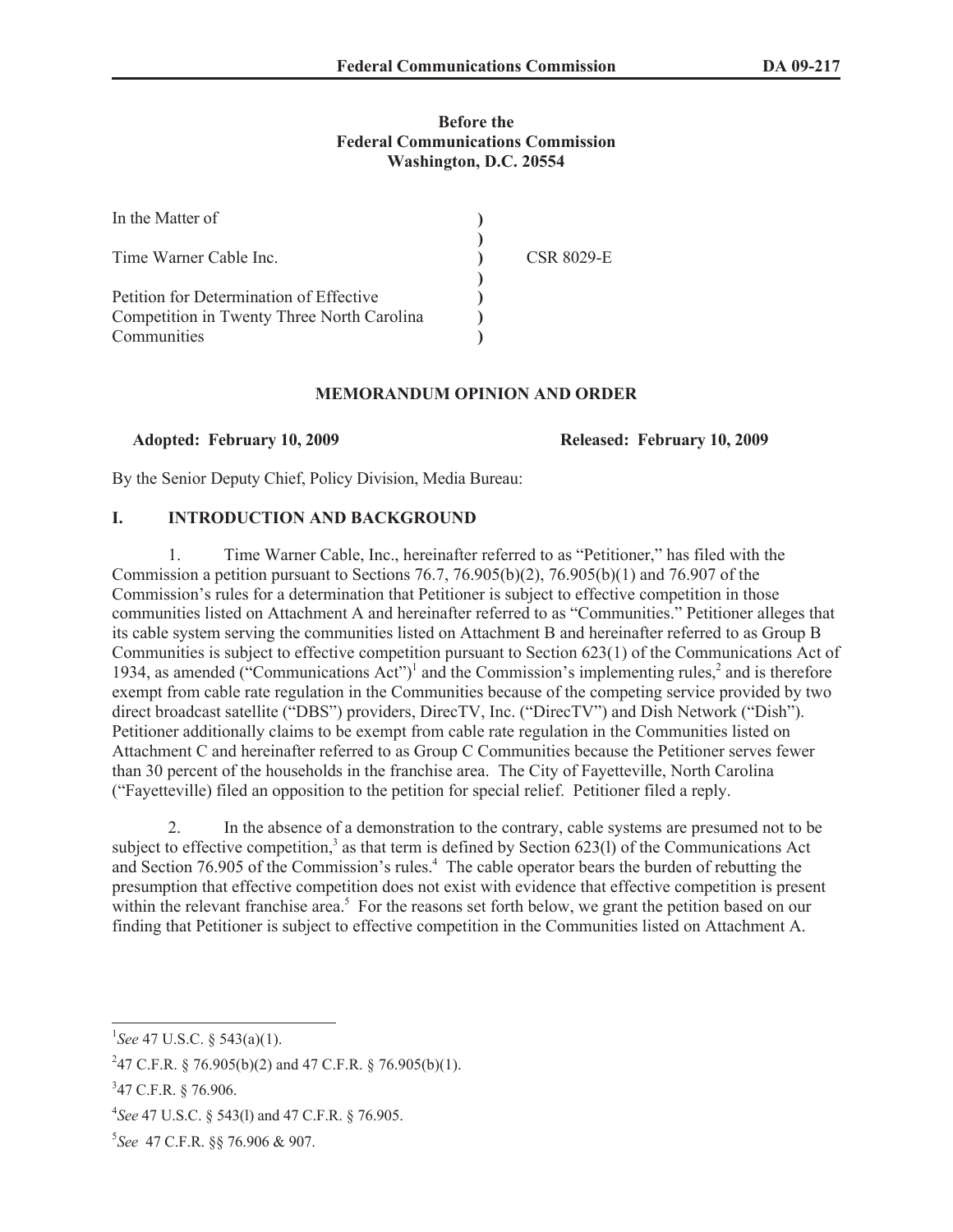# **II. DISCUSSION**

### **A. The Competing Provider Test**

3. Section 623(l)(1)(B) of the Communications Act provides that a cable operator is subject to effective competition if the franchise area is (a) served by at least two unaffiliated multi-channel video programming distributors ("MVPD") each of which offers comparable video programming to at least 50 percent of the households in the franchise area; and (b) the number of households subscribing to programming services offered by MVPDs other than the largest MVPD exceeds 15 percent of the households in the franchise area;<sup>6</sup> this test is otherwise referred to as the "competing provider" test.

4. The first prong of this test has three elements: the franchise area must be "served by" at least two unaffiliated MVPDs who offer "comparable programming" to at least "50 percent" of the households in the franchise area.<sup>7</sup>

5. Turning to the first prong of this test, it is undisputed that these Group B Communities are "served by" both DBS providers, DIRECTV and Dish, and that these two MVPD providers are unaffiliated with Petitioner or with each other. A franchise area is considered "served by" an MVPD if that MVPD's service is both technically and actually available in the franchise area. DBS service is presumed to be technically available due to its nationwide satellite footprint, and presumed to be actually available if households in the franchise area are made reasonably aware of the service's availability.<sup>8</sup> The Commission has held that a party may use evidence of penetration rates in the franchise area (the second prong of the competing provider test discussed below) coupled with the ubiquity of DBS services to show that consumers are reasonably aware of the availability of DBS service.<sup>9</sup> We further find that Petitioner has provided sufficient evidence of DBS advertising in local, regional, and national media that serve the Group B Communities to support their assertion that potential customers in the Group B Communities are reasonably aware that they may purchase the service of these MVPD providers.<sup>10</sup> The "comparable" programming" element is met if a competing MVPD provider offers at least 12 channels of video programming, including at least one channel of nonbroadcast service programming<sup>11</sup> and is supported in this petition.<sup>12</sup> Also undisputed is Petitioner's assertion that both DIRECTV and Dish offer service to at least "50 percent" of the households in the Group B Communities because of their national satellite footprint.<sup>13</sup> Accordingly, we find that the first prong of the competing provider test is satisfied.

6. The second prong of the competing provider test requires that the number of households subscribing to MVPDs, other than the largest MVPD, exceed 15 percent of the households in a franchise area. Petitioner asserts that it is the largest MVPD in the Group B Communities.<sup>14</sup> Petitioner sought to

6 47 U.S.C. § 543(1)(1)(B); *see* also 47 C.F.R. § 76.905(b)(2).

 $747$  C.F.R. § 76.905(b)(2)(i).

8 *See* Petition at 4-5*.*

<sup>9</sup>Mediacom Illinois LLC et al., Eleven Petitions for Determination of Effective Competition in Twenty-Two Local Franchise Areas in Illinois and Michigan*,* 21 FCC Rcd 1175 (2006)*.*

 $1047$  C.F.R. § 76.905(e)(2).

<sup>11</sup>*See* 47 C.F.R. § 76.905(g). *See also* Petition at 5-6.

<sup>12</sup>See Petition at 6. While Petitioner did not provide copies of channel lineups for either DIRECTV or Dish, Petitioner did provide links to the relevant DBS websites where listings are available. Petitioner is correct to note that we have consistently found that the programming of both DBS providers satisfies the programming compatibility component of the test.

<sup>13</sup>*See* Petition at 6.

<sup>14</sup>*See* Petition at 7*.*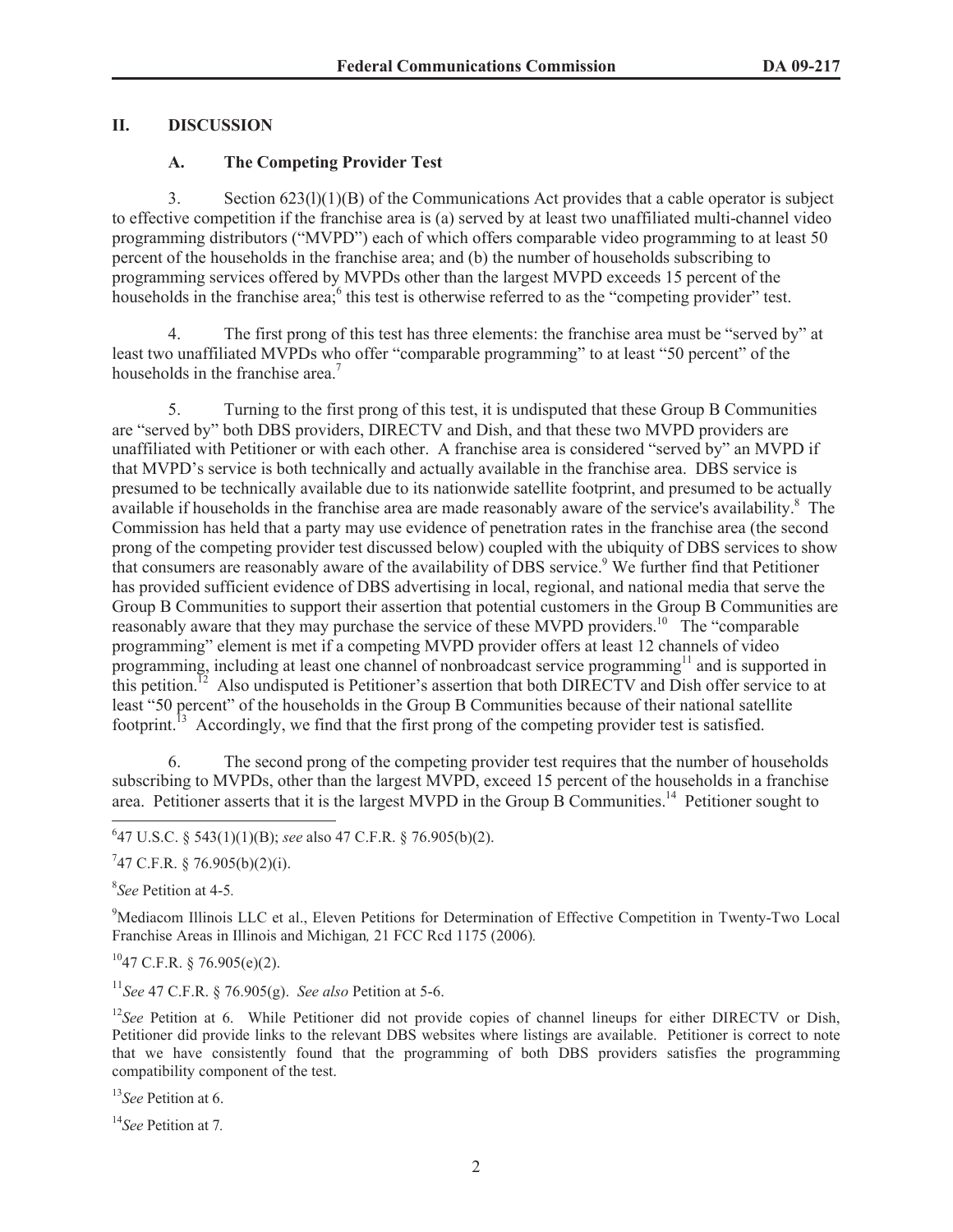determine the competing provider penetration in the Group B Communities by purchasing a subscriber tracking report from the Satellite Broadcasting and Communications Association ("SBCA") that identified the number of subscribers attributable to the DBS providers within the Group B Communities on the basis of a five-digit zip code allocation formula previously approved by the Commission in other decisions.<sup>15</sup>

7. In its Opposition, Fayetteville asserts that Petitioner relies upon flawed data to demonstrate that the number of households subscribing to programming services offered by MVPDs, other than Petitioner, exceeds 15 percent of the households in the Community of Fayetteville.<sup>16</sup> Fayetteville argues Petitioner erred in relying on "severely out of date" 2000 Census household data and in omitting the 28307 zip code from its calculations.<sup>17</sup> Fayetteville maintains that the Census 2007 American Community Survey ("2007 Survey") includes more current housing data which should be used instead of the 2000 Census data.<sup>18</sup> Fayetteville also maintains that Petitioner must use "Nine-Digit Zip Code" data rather than "Five-Digit Zip Code" data to demonstrate competitive penetration levels.<sup>19</sup> Fayetteville therefore asserts that Petitioner has failed to meet its burden under the Competing Provider Test. $20$ 

8. In its Reply, Petitioner correctly points out that while the Commission has recently issued a public notice indicating that future cable operator petitions relying on the competing provider test will be required to use only nine digit zip code data, this new policy is pending and not final.<sup>21</sup> Until the effective date of the clarified zip code data requirements is published in the Federal Register, the Commission will continue processing effective competition competing provider petitions that are supported by any reliable data as we have in the past.<sup>22</sup> Petitioner correctly shows that Fayetteville's claims are moot. In recalculating to account for zip code 28307 and the 2007 Survey data, Petitioner is still able to meet the competing provider effective competition threshold in Fayetteville.<sup>23</sup>

9. Based upon the aggregate DBS subscriber penetration levels that were calculated on a five-digit zip code basis using Census 2000 household data,<sup>24</sup> as reflected in Attachment B, we find that Petitioner has demonstrated that the number of households subscribing to programming services offered by MVPDs, other than the largest MVPD, exceeds 15 percent of the households in the Group B Communities. Therefore, the second prong of the competing provider test is satisfied for each of the Group B Communities.

10. Based on the foregoing, we conclude that Petitioner has submitted sufficient evidence demonstrating that both prongs of the competing provider test are satisfied and Petitioner is subject to

 $17$  *Id.* at 4-6.

<sup>18</sup>Opposition at 4, Exhibit C.

<sup>19</sup> *Id*. at 7.

<sup>20</sup> *Id*. at 8.

 $21$  Reply at 3.

<sup>22</sup> *Commission Revises and Suspends Pending OMB Approval New Standards for Showings of Effective Competition for Cable Service,* DA 08-2030, released September 2, 2008.

<sup>23</sup> *See* Reply at 4, Exhibits A-C.

<sup>24</sup>Petition at 7, Exhibit D; *see also* Reply at 4, Exhibit C. For the Community of Fayetteville, Attachment B reflects the 2007 Survey occupied household figure and the updated household and DBS subscriber data that include zip code 28307 as proposed by Fayetteville in its Opposition and applied by Petitioner in its Reply.

<sup>15</sup>*See* Petition at 7, Exhibit C.

<sup>&</sup>lt;sup>16</sup> Opposition at 4.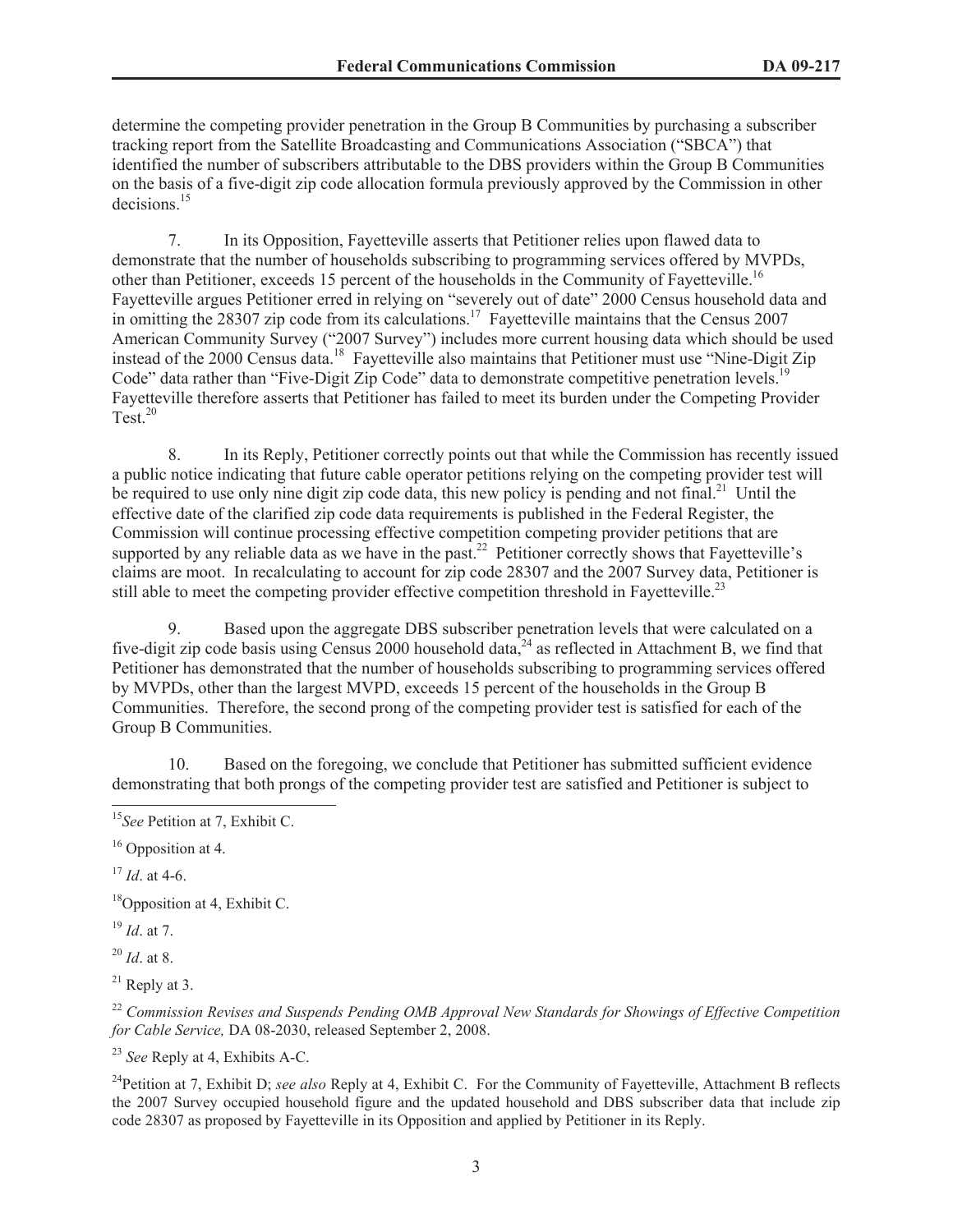effective competition in the Group B Communities.

## **B. The Low Penetration Test**

11. Section 623(l)(1)(A) of the Communications Act provides that a cable operator is subject to effective competition if the Petitioner serves fewer than 30 percent of the households in the franchise area; this test is otherwise referred to as the "low penetration" test.<sup>25</sup> Petitioner alleges that it is subject to effective competition under the low penetration effective competition test because it serves less that 30 percent of the households in the remaining five franchise areas.

12. Based upon the subscriber penetration level calculated by Petitioner, as reflected in Attachment C, we find that Petitioner has demonstrated the percentage of households subscribing to its cable service is less than 30 percent of the households in the Group  $\tilde{C}$  Communities.<sup>26</sup> Therefore, the low penetration test is also satisfied as to the Group C Communities.

## **III. ORDERING CLAUSES**

13. Accordingly, **IT IS ORDERED** that the petition for a determination of effective competition filed in the captioned proceeding by Time Warner Cable Inc. **IS GRANTED**.

14. **IT IS FURTHER ORDERED** that the certification to regulate basic cable service rates granted to any of the Communities set forth on Attachment A **IS REVOKED**.

15. This action is taken pursuant to delegated authority pursuant to Section 0.283 of the Commission's rules.<sup>27</sup>

## FEDERAL COMMUNICATIONS COMMISSION

Steven A. Broeckaert Senior Deputy Chief, Policy Division, Media Bureau

 $2547$  U.S.C. § 543(1)(1)(A).

 $26$  Petition at Exhibit E.

 $^{27}$ 47 C.F.R. § 0.283.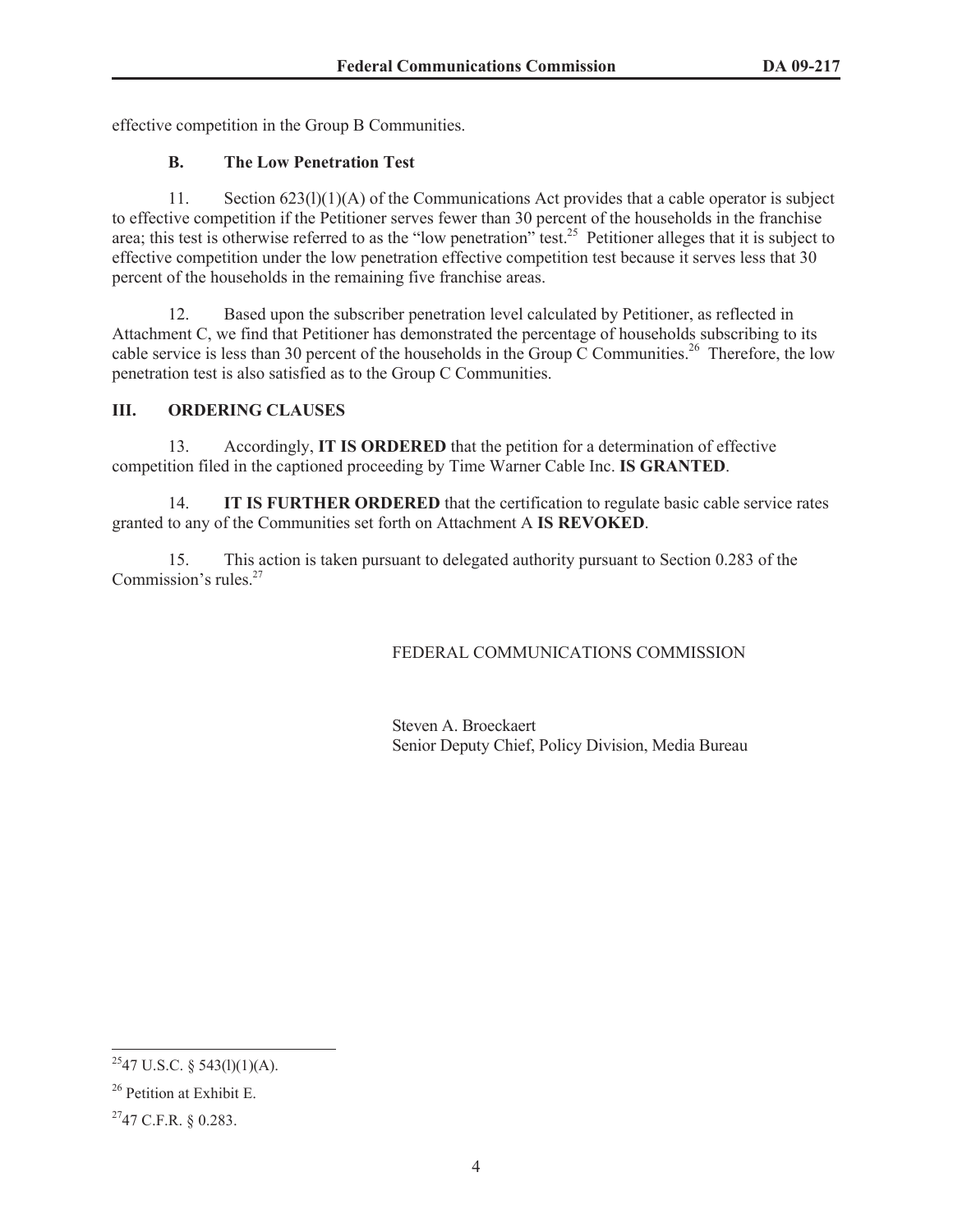# **ATTACHMENT A**

## **CSR 8029-E**

# **COMMUNITIES SERVED BY TIME WARNER CABLE INC.**

| <b>Communities</b>             | CUID(S)       |
|--------------------------------|---------------|
| Carthage, Town of              | NC0722        |
| Cumberland, County of (uninc.) | <b>NC0081</b> |
| Erwin, Town of                 | <b>NC0009</b> |
| Fayetteville, City of          | <b>NC0001</b> |
| Hoke, County of (uninc.)       | <b>NC0271</b> |
| Lumber Bridge, Town of         | <b>NC0942</b> |
| Moore, County of (uninc.)      | NC0315        |
|                                | NC0721        |
|                                | NC0892        |
|                                | <b>NC0045</b> |
|                                | <b>NC0933</b> |
| Pembroke, Town of              | <b>NC0245</b> |
|                                | NC0207        |
| Red Springs, Town of           | <b>NC0100</b> |
| Rennert, Town of               | NC0969        |
| Robeson, County of (uninc.)    | NC0760        |
|                                | NC0567        |
|                                | <b>NC1005</b> |
|                                | NC1033        |
|                                | <b>NC0580</b> |
| Spring Lake, Town of           | <b>NC0082</b> |
| St. Pauls, Town of             | <b>NC0101</b> |
| Taylortown, Town of            | <b>NC0891</b> |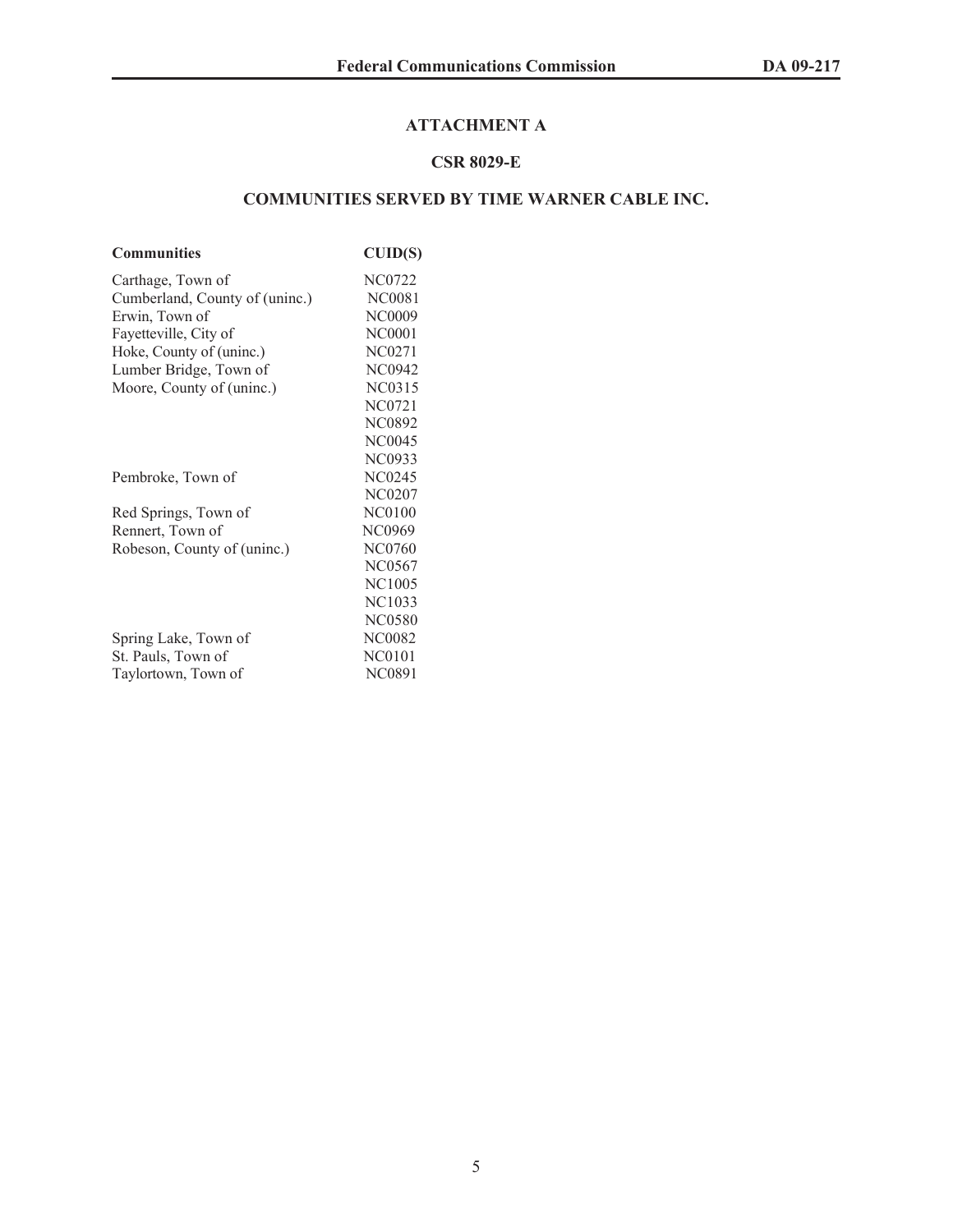#### **ATTACHMENT B**

#### **CSR 8029-E**

#### **COMMUNITIES SERVED BY TIME WARNER CABLE INC.**

| <b>Communities</b>             | CUID(S) | $CPR*$    | 2000<br><b>Census</b><br><b>Households</b> | <b>Estimated</b><br><b>DBS</b><br><b>Subscribers</b> |
|--------------------------------|---------|-----------|--------------------------------------------|------------------------------------------------------|
| Carthage, Town of              | NC0722  | 49.09%    | 658                                        | 323                                                  |
| Cumberland, County of (uninc.) | NC0081  | 21.90%    | 46,277                                     | 10,136                                               |
| Fayetteville, City of**        | NC0001  | $16.02\%$ | 70,512                                     | 11,293                                               |
| Pembroke, Town of              | NC0207  | 29.66%    | 961                                        | 285                                                  |
|                                | NC0245  |           |                                            |                                                      |
| Red Springs, Town of           | NC0100  | 35.08%    | 1,257                                      | 441                                                  |
| Rennert, Town of               | NC0969  | 38.46%    | 91                                         | 35                                                   |
| Spring Lake, Town of           | NC0082  | 18.72%    | 3,050                                      | 571                                                  |
| St. Pauls, Town of             | NC0101  | 35.92%    | 863                                        | 310                                                  |
| Taylortown, Town of            | NC0891  | 19.34%    | 243                                        | 47                                                   |

\*CPR = Percent of competitive DBS penetration rate.

\*\* For the Community of Fayetteville, Attachment B reflects the 2007 Survey occupied household figure and the updated household and DBS subscriber data that include zip code 28307 as proposed by Fayetteville in its Opposition and applied by Petitioner in its Reply.